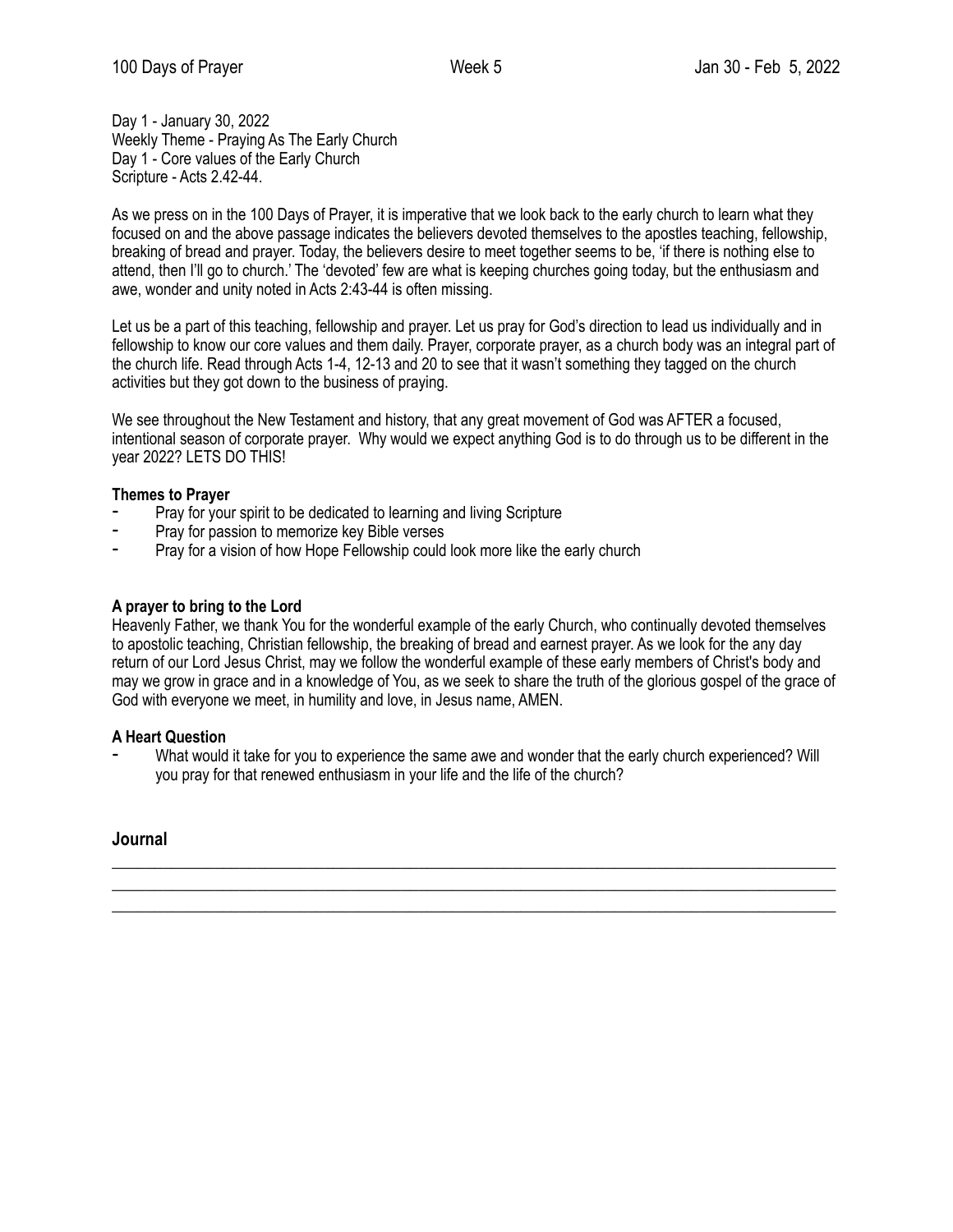Day 2 - January 31, 2022 Weekly Theme - Praying As The Early Church Daily Theme - What Does It Mean To Be Devoted? Scripture - Acts 2.42

\_\_\_\_\_\_\_\_\_\_\_\_\_\_\_\_\_\_\_\_\_\_\_\_\_\_.

I am devoted to drinking coffee and I dabble with the occasional crossword puzzle. I am devoted to reading my Bible, I dabble in memorizing Scripture. Try this for yourself. I am devoted to **which in the same in the same in the same i** and I dabble in

To be devoted to something basically means that it's a constant in your life. To dabble in something reveals that it's an occasional occurrence.

It's time to be reminded as to what the early church was devoted to and to pray for the same passion for devotion to the teaching of Scripture, the fellowship in caring for the Body and community, the necessity of prayer and its prominent place in the church and the breaking of bread (there is debate as to whether this is a consistent meal together or the element of remembering the death of Christ over communion.)

As our world crumbles, the hope of the cross is the only thing that will make a difference in the lives of those we know and the church is the vehicle to bring that hope to the world. Are we devoted to this?

# **Themes To Pray Over**

- Pray for the Holy Spirit to reveal what you are truly devoted to
- Ask God for forgiveness if He has taken a back seat in your life
- Pray for a deepening devotion to Jesus and His followers
- Pray to be passionate to the core values of learning from the Word, fellowship and caring of believers, breaking of bread and prayer.

# **A Prayer For Us All**

*Dear Lord, help me to cultivate the simplicity of devotion to You. I want You to be my primary ambition in life. I desire to behold Your beauty, and dwell in Your house all the days of my life ([Psalm 27:4\)](http://www.biblestudytools.com/search/?t=niv&q=ps+27:4). Let seeking Your heart be the goal of my life even in busy and stressful times. Help me to be one who seeks after Your beauty. Help me to discover Your emotions and the purposes of Your heart. I want to be a lover of God and thirst after You daily ([Psalm 42:1-2a](http://www.biblestudytools.com/search/?t=niv&q=ps+42:1-2)). "Keep me as the apple of your eye; hide me in the shadow of your wings" [\(Psalm 17:8](http://www.biblestudytools.com/search/?t=niv&q=ps+17:8)).* 

#### **A Heart Question**

How would you define devotion to God? How does your definition differ from what we read in Acts 2.42?

\_\_\_\_\_\_\_\_\_\_\_\_\_\_\_\_\_\_\_\_\_\_\_\_\_\_\_\_\_\_\_\_\_\_\_\_\_\_\_\_\_\_\_\_\_\_\_\_\_\_\_\_\_\_\_\_\_\_\_\_\_\_\_\_\_\_\_\_\_\_\_\_\_\_\_\_\_\_\_\_\_\_\_\_\_  $\_$  , and the set of the set of the set of the set of the set of the set of the set of the set of the set of the set of the set of the set of the set of the set of the set of the set of the set of the set of the set of th \_\_\_\_\_\_\_\_\_\_\_\_\_\_\_\_\_\_\_\_\_\_\_\_\_\_\_\_\_\_\_\_\_\_\_\_\_\_\_\_\_\_\_\_\_\_\_\_\_\_\_\_\_\_\_\_\_\_\_\_\_\_\_\_\_\_\_\_\_\_\_\_\_\_\_\_\_\_\_\_\_\_\_\_\_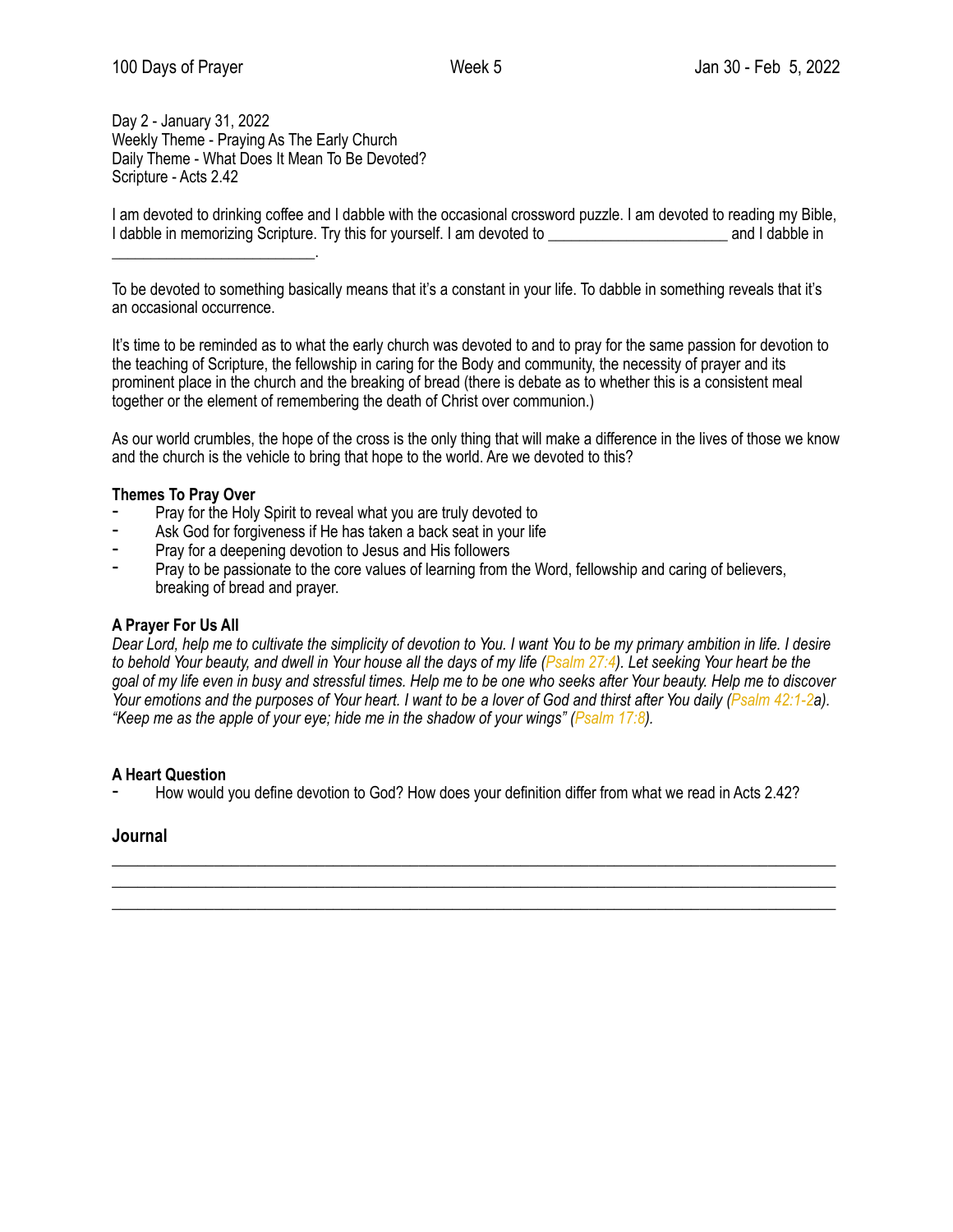Day 3 - February 1, 2022 Weekly Theme - Praying As The Early Church Daily Theme - Praying Scripture Scripture - Acts 4.23-31 from Psalm 2

I remember my mother saying that in as a younger Christian, she was very shy about praying out loud with a group of Christ-followers. She was a naturally quiet person and was a tad intimidated by those ahead of her in years. She also admitted that it was her insecurities and not the attitudes of others. When my mom shared her fears with another lady, that woman touched her arm and encouraged her to simply pray back Scripture to God.

What that woman told my mom was totally Biblical and it was the catalyst to her starting to pray in a public setting. We see the early church doing the same thing after Peter and John returned to the church family after being dressed down by the religious leaders of the day.

If you read the passage listed above of Acts 4:23-31, you'll see that the church pulled Psalm 2 into their prayer (Acts 4:25-26). What a beautiful sound to God's ear that must be, to hear His Word prayed back to Him. We see that Peter and John praying boldly, they had been taught and were seeing results. We have the written word and just reading and praying Acts 4 gives us so much to talk to God about. This is the same with much of recorded scripture that is so available to us today. The scriptures deal with issues we face today, even as our society changes.

Are you wanting to pray but finding yourself not knowing where to start, why not turn to a Psalm and pray that back to God? Try Psalm 3, 51, 63, or 84. Pray it a 3 or 4 times to God, let the words of Scripture direct your words to the Lord.

# **Themes to pray today**

- Pray for the awarenesses to go to Scripture to know what to pray
- Thank God for His provision of His Word, to help us
- Thank God for the example of the early church in teaching us to do this
- Pray for spiritual awakening as we pray God's Word back to Him

# **A prayer for us all**

Dear Lord God, thank You for giving me Your Word, which leads me to Your Son and provides Your plan for my life. Thank you that Your Word gives me the words to say to You and thank you for the first Christfollowers, the men and women who walked with Jesus and set the example to fellowship with You. May my passion for Your Word increase, may it transform my life to be like Jesus. Amen.

 $\_$  , and the set of the set of the set of the set of the set of the set of the set of the set of the set of the set of the set of the set of the set of the set of the set of the set of the set of the set of the set of th \_\_\_\_\_\_\_\_\_\_\_\_\_\_\_\_\_\_\_\_\_\_\_\_\_\_\_\_\_\_\_\_\_\_\_\_\_\_\_\_\_\_\_\_\_\_\_\_\_\_\_\_\_\_\_\_\_\_\_\_\_\_\_\_\_\_\_\_\_\_\_\_\_\_\_\_\_\_\_\_\_\_\_\_\_ \_\_\_\_\_\_\_\_\_\_\_\_\_\_\_\_\_\_\_\_\_\_\_\_\_\_\_\_\_\_\_\_\_\_\_\_\_\_\_\_\_\_\_\_\_\_\_\_\_\_\_\_\_\_\_\_\_\_\_\_\_\_\_\_\_\_\_\_\_\_\_\_\_\_\_\_\_\_\_\_\_\_\_\_\_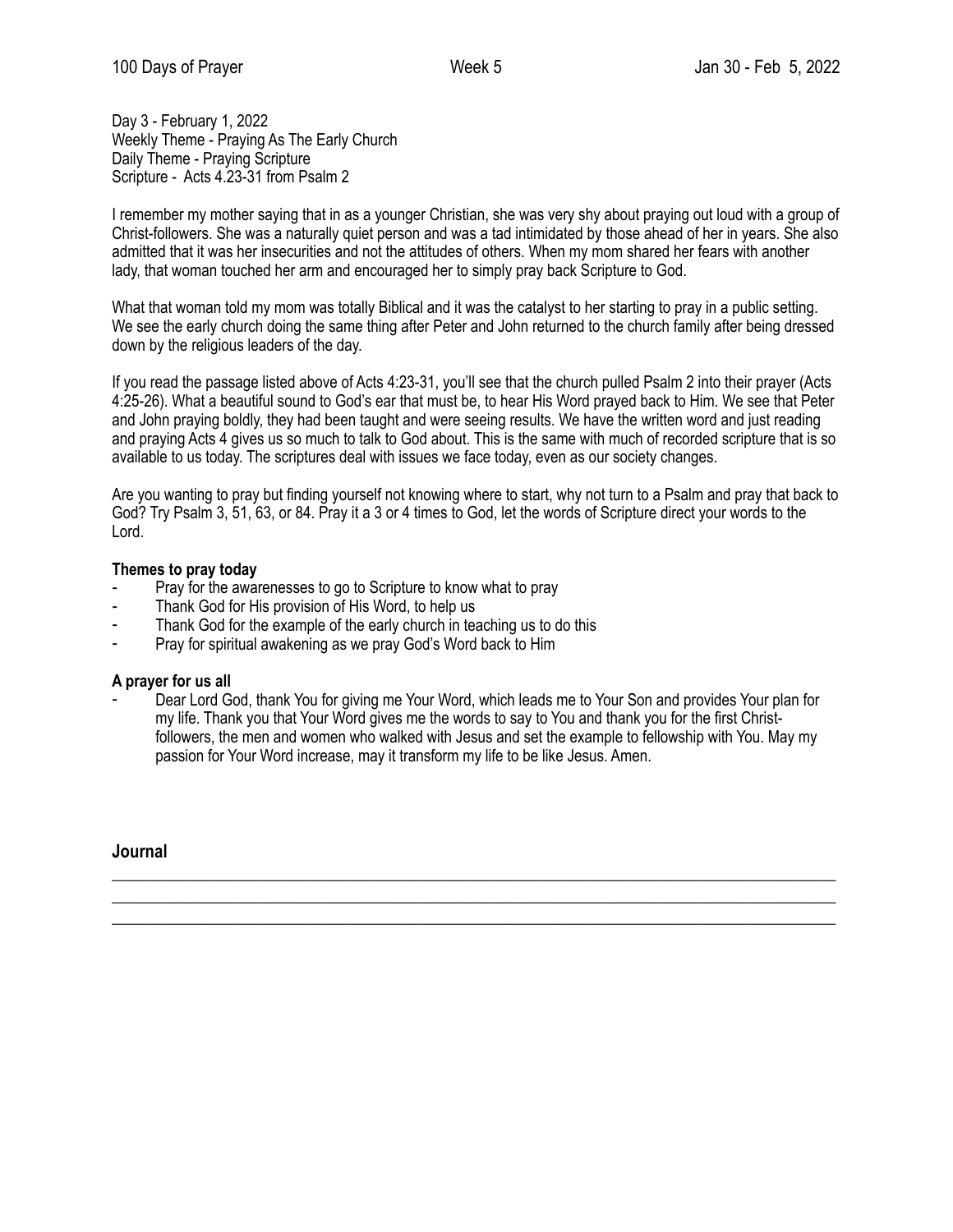Day 4 - February 2, 2022 In Tune With The Holy Spirit Daily theme - Move To Pray, then Move in Ministry Scripture - Acts 13:1-3

HANDS UP, have you ever started a project and never finished it? For some of us, that is a daily occurrence. Sometimes we may be stalled because of legitimate reasons (think COVID pandemic), other times we simply lose interest because another great idea flashes before our eyes.

When it happens while we are painting a room and decide to change the colour, that's one thing. But when it happens in the life of a church, that can hinder the building of the kingdom.

We need to ensure that we spend time in prayer before moving new directions in ministry. In the above passage, we see that the early church prayed (AND FASTED, mind you) before making a major ministry move. In the midst of their worship, praying and fasting, the Holy Spirit led them to launch a missionary journey for Paul and Barnabas.

Why are we in the midst of 100 Days of Prayer? To seek the Lord and His direction. Prayer before a ministry move is desperately needed…let's cement that habit in the life of Hope Fellowship.

## **Themes To Pray Today**

- Pray for patience in decision making
- Pray for decrement to know the difference between good and great ministry
- Pray for a listening ear to the Holy Spirit's direction.

#### **Prayer**

O Father, move in your people through the Holy Spirit. Stir up leaders in all parts of the world. Speak into the hearts of those who are worshiping and fasting to know your will for them. Fashion more of our churches to be like the early church in Antioch, welcoming all sorts of people into our fellowship and committed to go all over the world to share the love and grace of Jesus with all people. In Jesus' name, I pray. Amen.

 $\_$  , and the set of the set of the set of the set of the set of the set of the set of the set of the set of the set of the set of the set of the set of the set of the set of the set of the set of the set of the set of th \_\_\_\_\_\_\_\_\_\_\_\_\_\_\_\_\_\_\_\_\_\_\_\_\_\_\_\_\_\_\_\_\_\_\_\_\_\_\_\_\_\_\_\_\_\_\_\_\_\_\_\_\_\_\_\_\_\_\_\_\_\_\_\_\_\_\_\_\_\_\_\_\_\_\_\_\_\_\_\_\_\_\_\_\_ \_\_\_\_\_\_\_\_\_\_\_\_\_\_\_\_\_\_\_\_\_\_\_\_\_\_\_\_\_\_\_\_\_\_\_\_\_\_\_\_\_\_\_\_\_\_\_\_\_\_\_\_\_\_\_\_\_\_\_\_\_\_\_\_\_\_\_\_\_\_\_\_\_\_\_\_\_\_\_\_\_\_\_\_\_

#### **Heart Question What impact could our prayer meetings have on reaching the lost?**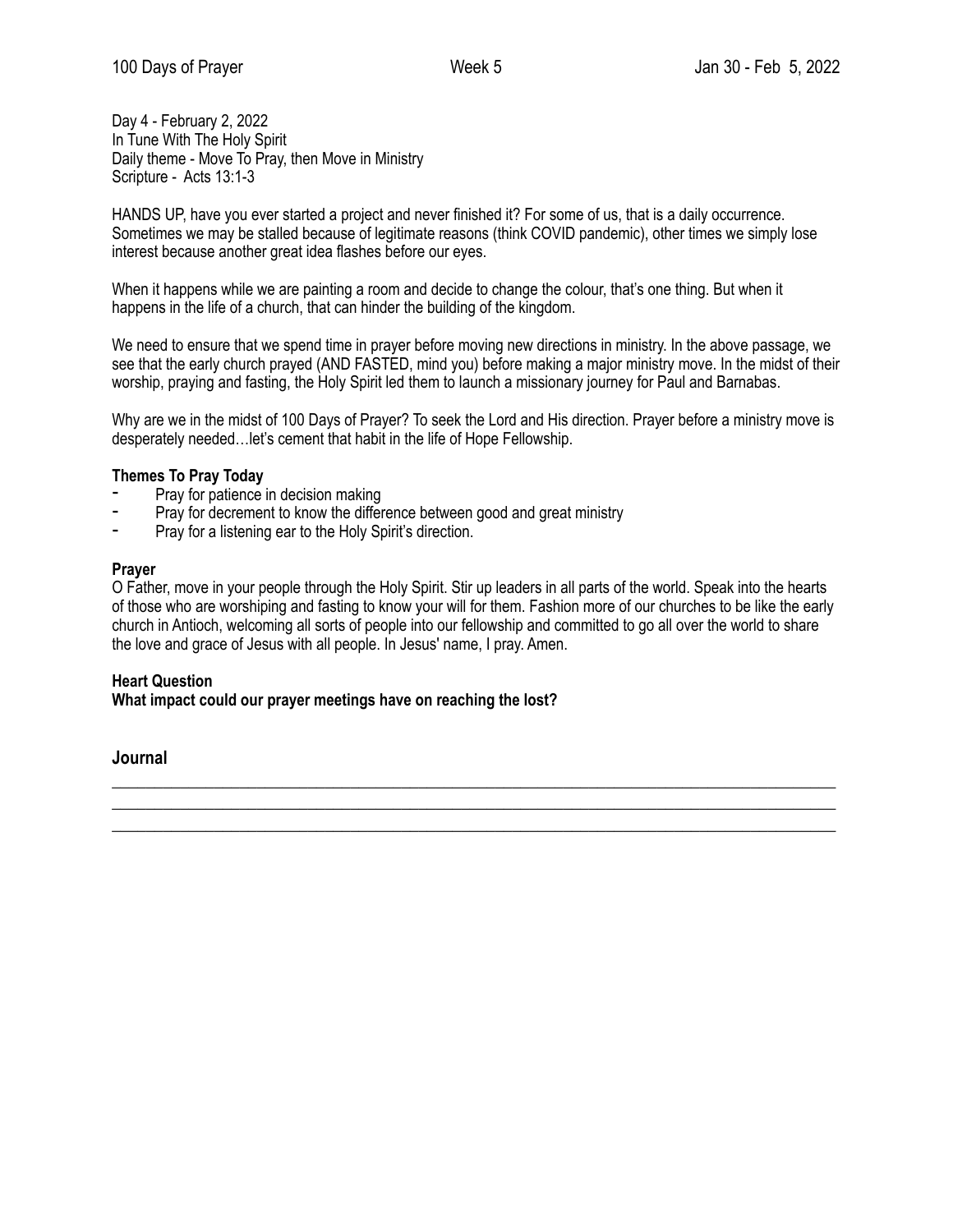Day 5 - February 3, 2022 Weekly Theme - Praying like the Early Church Daily Theme - Threatened? Then pray! Scripture - Acts 4.23-31

Often when we feel a threat, the thought of praying doesn't occur to us right away. We like to talk it out, seek some support and stress about it.

Then we may take a moment to pray personally and after a few days we may reach out to gain some prayer support from others.

Why not embrace the methods of the early church. When Peter and John were brought before the church leaders and ordered to shut down their ministry about Jesus, the Holy Spirit empowered them and gave them the words to say.

When Peter and John made their way back to the church and reported on the threat to them and the possible future persecution fo the church, what did the assembly of believers do? They prayed.

It's a model that we need to embrace as our culture becomes more hostile to the Good News of Jesus.

# **Themes To Pray Today**

- Pray over the ways you see culture threatening God's church today
- Pray for missionaries around this world and the threat they face
- Pray over any personal threats you sense as a Christ-follower

## **A prayer for us all**

Father, I come to You today, bowing in my heart, asking for protection from the evil one. Lord, we are assailed moment by moment with images on television, the internet, books and newspapers that leave us vulnerable to sin of every kind. Surround us with Your divine hedge of protection. Encompass us round about with Your strength and Your might. Let all who take refuge in You be glad, let them ever sing for joy. And may You shelter us, that those who love Your name may exult in You. For it is You who blesses the righteous man, O LORD, You surround him favor as with a shield. ([Psalm 5:11-12](https://www.biblestudytools.com/passage/?q=psalm+5:11-12) )

 $\_$  , and the set of the set of the set of the set of the set of the set of the set of the set of the set of the set of the set of the set of the set of the set of the set of the set of the set of the set of the set of th \_\_\_\_\_\_\_\_\_\_\_\_\_\_\_\_\_\_\_\_\_\_\_\_\_\_\_\_\_\_\_\_\_\_\_\_\_\_\_\_\_\_\_\_\_\_\_\_\_\_\_\_\_\_\_\_\_\_\_\_\_\_\_\_\_\_\_\_\_\_\_\_\_\_\_\_\_\_\_\_\_\_\_\_\_ \_\_\_\_\_\_\_\_\_\_\_\_\_\_\_\_\_\_\_\_\_\_\_\_\_\_\_\_\_\_\_\_\_\_\_\_\_\_\_\_\_\_\_\_\_\_\_\_\_\_\_\_\_\_\_\_\_\_\_\_\_\_\_\_\_\_\_\_\_\_\_\_\_\_\_\_\_\_\_\_\_\_\_\_\_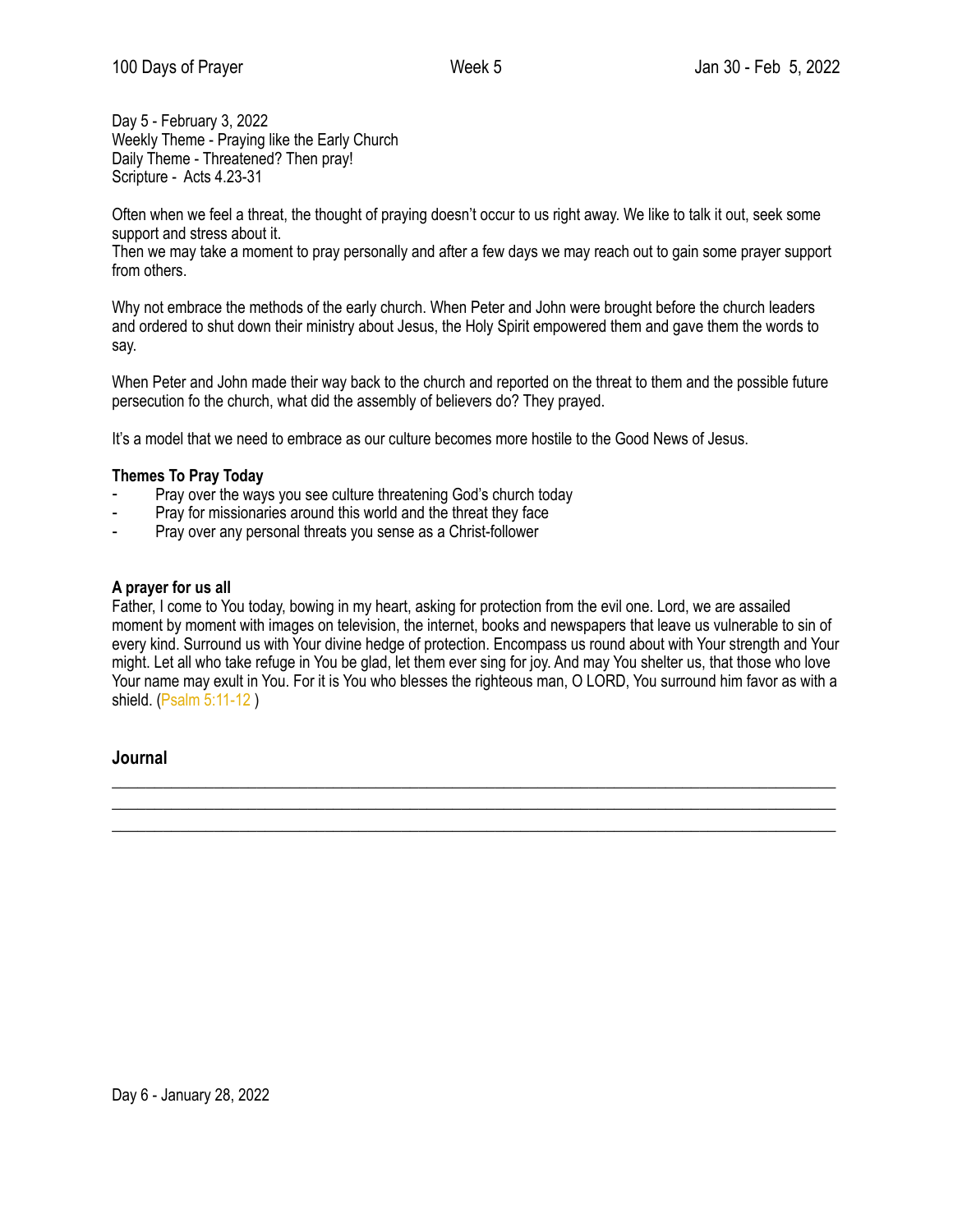Day 6 - February 4, 2022 Weekly Theme - Praying like the Early Church Daily Theme - The Holy Spirit Pours in Grace and Power Daily Theme - Boldness to Speak Acts 4.29, 31

I am sure you are getting quite familiar with this passage from Acts 4, but there is so much to learn and apply in this passage about the early church.

As Peter and John are released after ministering in the name of Jesus, they give a report to their peers and instantly everyone recognizes the future opposition that they are going to face. So they pray and they pray for boldness in their future conversations, preaching and actions that will live for Christ in the days to come. This group with Peter and John had no intention of keeping quiet and slinking off, they wanted to continue to bring hope to this world and they prayed for boldness to to do so.

Why not pray for boldness for the conversations that you know you will have that day...and for the conversations that you don't know that you will have.

#### **Themes to pray over**

- Pray for boldness for all churches to be a voice of holiness in this culture
- Pray that our boldness for Christ is also presented with a voice of love
- Pray for protection that needs to accompany boldness

#### **A prayer for us all**

*As I face my fears, when I am feeling afraid, when I am feeling timid, remind me of who YOU are, and who I am in You. You are strong and courageous, the Almighty King and loving Father. You have said in Your word that as I wait upon You, I can "take courage," because I know You are with me, You are for me, and You will empower me with the courage and the strength I need for whatever is placed before me. Remind me of who You have created me to be and what You have empowered me to do. Amen.* 

 $\_$  , and the set of the set of the set of the set of the set of the set of the set of the set of the set of the set of the set of the set of the set of the set of the set of the set of the set of the set of the set of th \_\_\_\_\_\_\_\_\_\_\_\_\_\_\_\_\_\_\_\_\_\_\_\_\_\_\_\_\_\_\_\_\_\_\_\_\_\_\_\_\_\_\_\_\_\_\_\_\_\_\_\_\_\_\_\_\_\_\_\_\_\_\_\_\_\_\_\_\_\_\_\_\_\_\_\_\_\_\_\_\_\_\_\_\_ \_\_\_\_\_\_\_\_\_\_\_\_\_\_\_\_\_\_\_\_\_\_\_\_\_\_\_\_\_\_\_\_\_\_\_\_\_\_\_\_\_\_\_\_\_\_\_\_\_\_\_\_\_\_\_\_\_\_\_\_\_\_\_\_\_\_\_\_\_\_\_\_\_\_\_\_\_\_\_\_\_\_\_\_\_

#### **Heart Question**

Have you struggled to be bold for Christ? Have you prayed about it? God will answer that prayer.